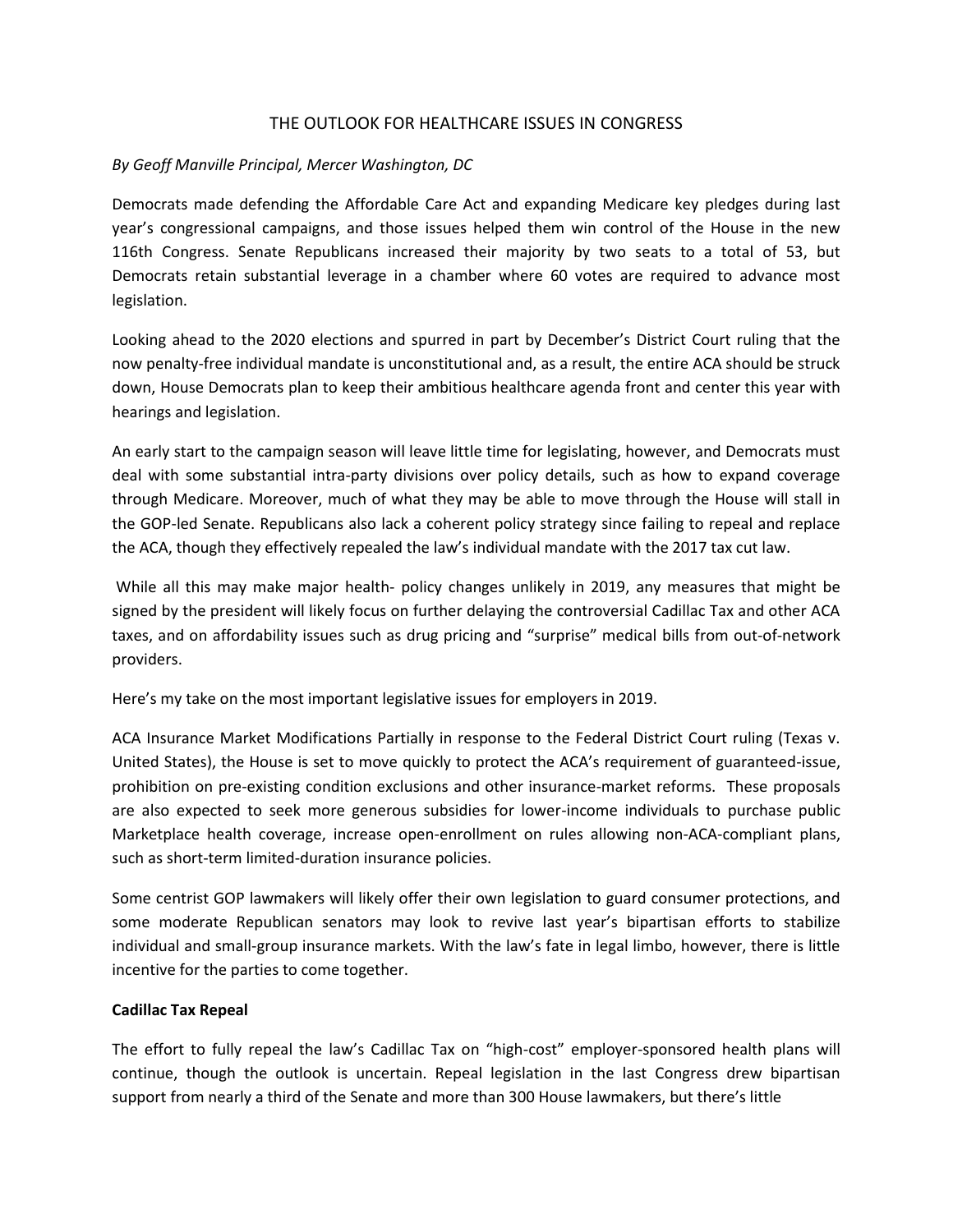agreement on how or even whether to replace the resulting lost revenue. An effort late last year by House Republicans to delay the tax for one additional year—until 2023—without a revenue offset fizzled out. The proposal was projected to cost \$13.6 billion by the Joint Committee on Taxation. Congress delayed the onset of the tax from 2020 to 2022 in early 2018 as part of budget legislation. Lawmakers could next address the tax as part of major budget negotiations over how to stave off sequester-level spending caps set to return on October 1. Any deal could be a vehicle for other health-related items as well, such as drug-pricing legislation.

## **DRUG PRICING IS AN AREA WHERE DEMOCRATS AND REPUBLICANS COULD FIND COMMON GROUND**

Drug pricing is an area where Democrats and Republicans could find common ground, and leaders of some of the main Senate and House healthcare committees are concerned about the high cost of drugs and are encouraging generic drug development. The two parties could agree, for ex- ample, on bipartisan proposals from the last Congress that would prevent brand-name drug companies from paying potential generic competitors to delay their product's market entry, as well as deter those brandname drug companies from blocking the sale of samples that generic drug makers need to get their products approved.

Agreement on more ambitious proposals will be difficult but possible. Key Democratic priorities include allowing the Medicare Part D program to negotiate drug prices, permitting importation of less-expensive drugs from abroad, and basing the price

of drugs in the U.S. on prices paid in other major global economies. Like President Trump, new Senate Finance Committee Chairman Charles Grassley (R-IA) has criticized rising drug prices and may align with Democrats on some issues. Grassley is opposed to letting the federal government negotiate drug prices and basing U.S. prices on what other countries pay, but has teamed with Democrats to sponsor legislation allowing importation of certain drugs from Canada and wants to step up oversight of drugpricing issues.

Congress and President Trump enacted legislation last year to ban "gag clauses" that stop pharmacists from telling customers they could save money by paying for a drug outside their plan rather than using their insurance benefits. The Administration is also aggressively pursuing a number of regulatory reforms aimed at reining in drug prices.

Congress may also consider revising or reversing changes to Part D coverage gap (the donut hole) made in February 2018 budget legislation. That bill closed the donut hole one year earlier (in 2019) than originally scheduled, saving seniors and health insurers money but shifting much of the cost to brandname drug makers, who will urge Congress to roll back the change. Senior groups and insurers will push back, however, and how lawmakers respond remains to be seen.